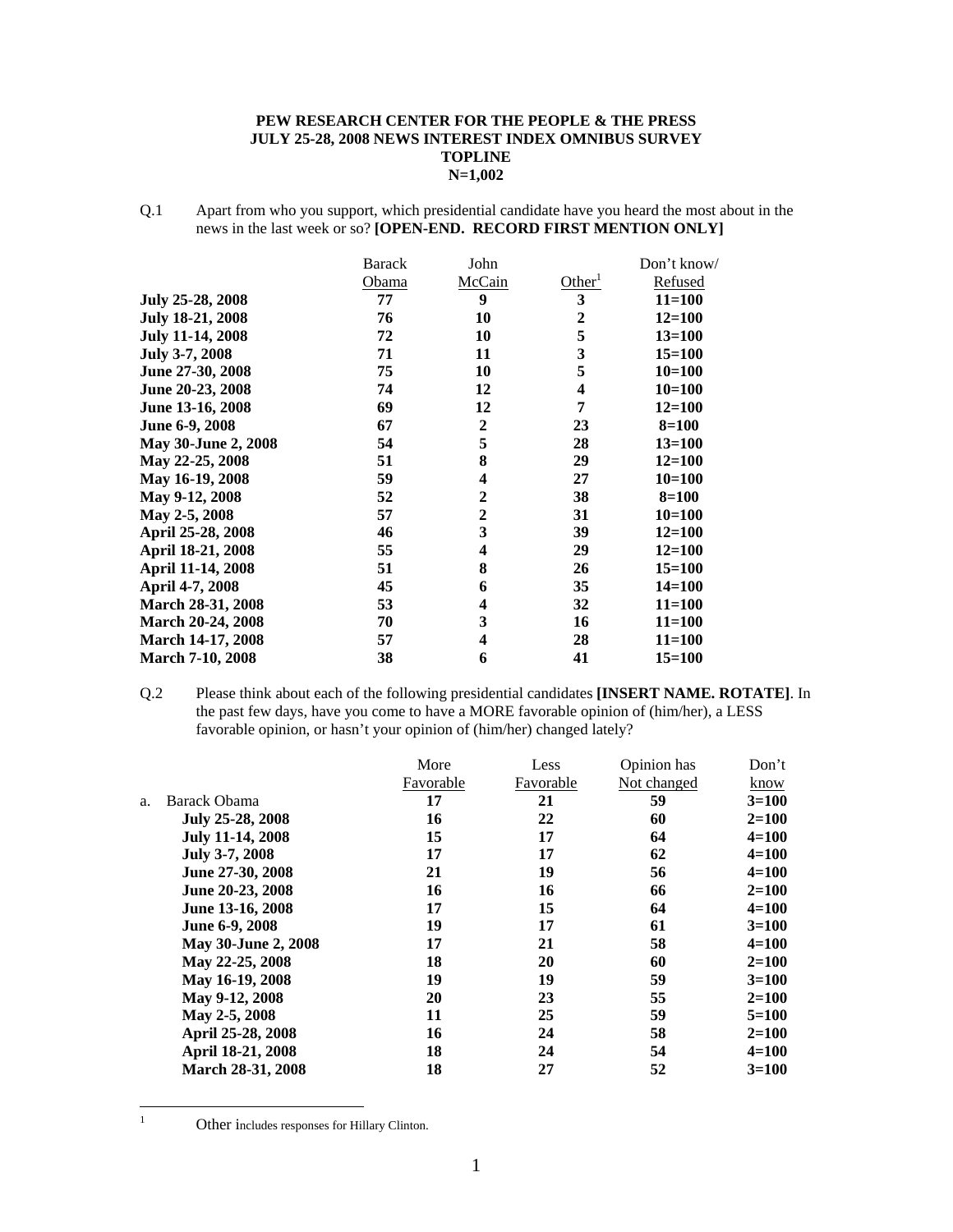|    |                            | More             | Less             | Opinion has | Don't     |
|----|----------------------------|------------------|------------------|-------------|-----------|
|    |                            | <b>Favorable</b> | <b>Favorable</b> | Not change  | know      |
|    | <b>March 20-24, 2008</b>   | 22               | 30               | 46          | $2 = 100$ |
| b. | John McCain                | 16               | 19               | 62          | $3=100$   |
|    | July 25-28, 2008           | 17               | 15               | 65          | $3=100$   |
|    | <b>July 11-14, 2008</b>    | 14               | 15               | 66          | $5=100$   |
|    | July 3-7, 2008             | 15               | 16               | 64          | $5=100$   |
|    | June 27-30, 2008           | 17               | 21               | 58          | $4 = 100$ |
|    | June 20-23, 2008           | 15               | 18               | 65          | $2 = 100$ |
|    | June 13-16, 2008           | 13               | 18               | 66          | $3=100$   |
|    | June 6-9, 2008             | 14               | 15               | 65          | $6=100$   |
|    | <b>May 30-June 2, 2008</b> | 11               | 20               | 64          | $5=100$   |
|    | May 22-25, 2008            | 15               | 18               | 63          | $4 = 100$ |
|    | May 16-19, 2008            | 14               | 21               | 62          | $3=100$   |
|    | May 9-12, 2008             | 12               | 18               | 67          | $3=100$   |
|    | May 2-5, 2008              | 10               | 13               | 71          | $6 = 100$ |
|    | April 25-28, 2008          | 14               | 16               | 65          | $5=100$   |
|    | April 18-21, 2008          | 18               | 15               | 61          | $6=100$   |
|    | March 28-31, 2008          | 18               | 20               | 57          | $5=100$   |
|    | <b>March 20-24, 2008</b>   | 18               | 18               | 61          | $3=100$   |

Q.3 As I read a list of some stories covered by news organizations this past week, please tell me if you happened to follow each news story very closely, fairly closely, not too closely, or not at all closely. First, **[INSERT ITEM; RANDOMIZE ITEMS] [IF NECESSARY** "Did you follow **[ITEM]** very closely, fairly closely, not too closely or not at all closely?"**]** 

|    |                                         | Very           | Fairly  | Not too | Not at all     | DK/       |
|----|-----------------------------------------|----------------|---------|---------|----------------|-----------|
|    |                                         | <b>Closely</b> | Closely | Closely | Closely        | Refused   |
| a. | Reports about the condition of the U.S. |                |         |         |                |           |
|    | economy                                 | 46             | 32      | 10      | 12             | $* = 100$ |
|    | July 18-21, 2008                        | 45             | 33      | 13      | 9              | $* = 100$ |
|    | <b>July 11-14, 2008</b>                 | 44             | 33      | 12      | 10             | $1 = 100$ |
|    | June 27-30, 2008                        | 49             | 31      | 12      | 7              | $1 = 100$ |
|    | June 13-16, 2008                        | 42             | 33      | 14      | 11             | $* = 100$ |
|    | May 9-12, 2008                          | 45             | 31      | 13      | 11             | $* = 100$ |
|    | May 2-5, 2008                           | 43             | 31      | 15      | 10             | $1 = 100$ |
|    | April 18-21, 2008                       | 41             | 35      | 13      | 10             | $1 = 100$ |
|    | April 4-7, 2008                         | 39             | 37      | 12      | 12             | $* = 100$ |
|    | March 28-31, 2008                       | 42             | 36      | 14      | $\bf{8}$       | $* = 100$ |
|    | March 20-24, 2008                       | 45             | 33      | 13      | 9              | $* = 100$ |
|    | February 29-March 3, 2008               | 38             | 35      | 15      | 11             | $1 = 100$ |
|    | <b>February 15-18, 2008</b>             | 37             | 36      | 11      | 16             | $8 = 100$ |
|    | <b>February 1-4, 2008</b>               | 40             | 37      | 14      | 8              | $1 = 100$ |
|    | <b>January 18-21, 2008</b>              | 42             | 31      | 16      | 11             | $* = 100$ |
|    | <b>January 11-14, 2008</b>              | 36             | 32      | 15      | 16             | $1 = 100$ |
|    | November 2-5, 2007                      | 27             | 37      | 16      | 19             | $1 = 100$ |
|    | October 19-22, 2007                     | 25             | 34      | 20      | 21             | $* = 100$ |
|    | <b>August 10-13, 2007</b>               | 28             | 36      | 18      | 18             | $* = 100$ |
|    | Mid-November, 2006                      | 31             | 40      | 17      | 11             | $1 = 100$ |
|    | December, 2005                          | 35             | 35      | 18      | 11             | $1 = 100$ |
|    | Early November, 2005                    | 35             | 39      | 17      | 9              | $* = 100$ |
|    | Mid-May, 2005                           | 30             | 39      | 19      | 11             | $1 = 100$ |
|    | January, 2005                           | 35             | 41      | 17      | $\overline{7}$ | $* = 100$ |
|    | Mid-October, 2004                       | 30             | 43      | 16      | 10             | $1 = 100$ |
|    | Early September, 2004                   | 39             | 34      | 15      | 11             | $1 = 100$ |
|    |                                         |                |         |         |                |           |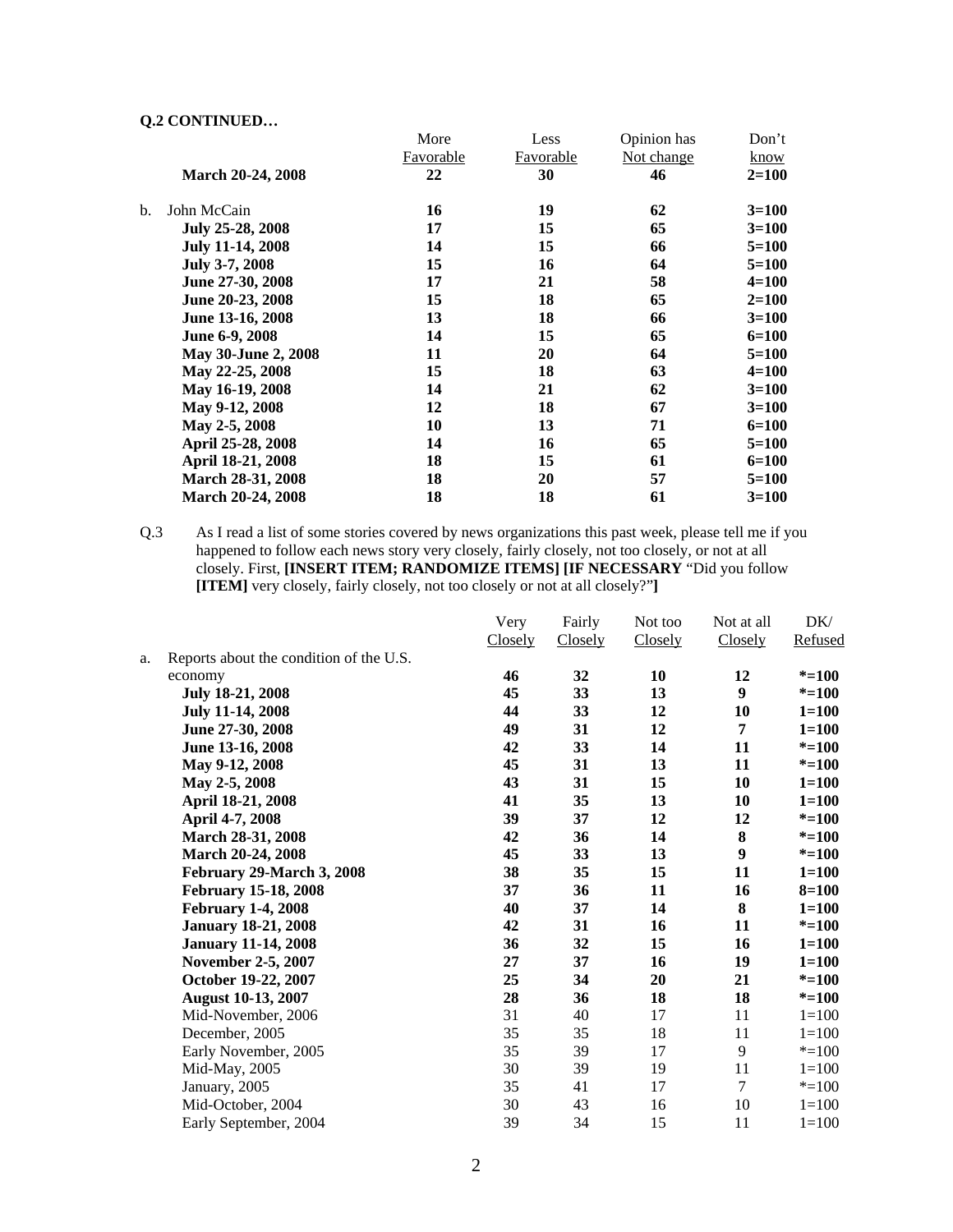| CONTRACED                                      | Very<br>Closely | Fairly<br>Closely | Not too<br>Closely | Not at all<br>Closely | $\rm DK/$<br>Refused |
|------------------------------------------------|-----------------|-------------------|--------------------|-----------------------|----------------------|
| Mid-January, 2004                              | 37              | 41                | 15                 | 7                     | $* = 100$            |
| December, 2003                                 | 35              | 38                | 14                 | 11                    | $2=100$              |
| November, 2003                                 | 40              | 34                | 15                 | 10                    | $1 = 100$            |
| October, 2003                                  | 32              | 39                | 16                 | 12                    | $1 = 100$            |
| September, 2003                                | 39              | 30                | 18                 | 12                    | $1 = 100$            |
| March, 2003                                    | 40              | 35                | 16                 | $8\,$                 | $1 = 100$            |
| February, 2003                                 | 42              | 33                | 15                 | 10                    | $* = 100$            |
| January, 2003                                  | 40              | 35                | 13                 | 11                    | $1 = 100$            |
| December, 2002                                 | 38              | 34                | 17                 | 10                    | $1 = 100$            |
| February, 2002                                 | 35              | 40                | 15                 | 9                     | $1 = 100$            |
| January, 2002                                  | 30              | 44                | 16                 | 9                     | $1 = 100$            |
| December, 2001                                 | 37              | 40                | 13                 | $\,$ 8 $\,$           | $2=100$              |
| Mid-November, 2001                             | 41              | 36                | 15                 | $\overline{7}$        | $1=100$              |
| June, 2001                                     | 24              | 41                | 18                 | 16                    | $1=100$              |
| May, 2001                                      | 34              | 36                | 15                 | 15                    | $0=100$              |
| April, 2001                                    | 36              | 34                | 16                 | 13                    | $1 = 100$            |
| February, 2001                                 | 30              | 39                | 18                 | 12                    | $1 = 100$            |
| January, 2001                                  | 32              | 38                | 17                 | 11                    | $2=100$              |
| June, 1995                                     | 26              | 41                | 22                 | 11                    | $* = 100$            |
| March, 1995                                    | 27              | 45                | 19                 | $\overline{9}$        | $* = 100$            |
| February, 1995                                 | 23              | 41                | 22                 | 13                    | $1 = 100$            |
| December, 1994                                 | 28              | 43                | 20                 | 9                     | $* = 100$            |
| October, 1994                                  | 27              | 40                | $20\,$             | 12                    | $1=100$              |
| June, 1994                                     | 25              | 42                | 23                 | 10                    | $* = 100$            |
| May, 1994                                      | 33              | 40                | 16                 | 10                    | $1=100$              |
| January, 1994                                  | 34              | 39                | 16                 | 10                    | $1 = 100$            |
| Early January, 1994                            | 36              | 44                | 13                 | $\boldsymbol{7}$      | $* = 100$            |
| December, 1993                                 | 35              | 41                | 15                 | $\,8\,$               | $1 = 100$            |
| October, 1993                                  | 33              | 38                | 20                 | $\mathbf{9}$          | $* = 100$            |
| September, 1993                                | 37              | 40                | 14                 | $\,8\,$               | $1 = 100$            |
| Early September, 1993                          | 39              | 39                | 14                 | $\overline{9}$        | $* = 100$            |
| August, 1993                                   | 41              | 36                | 14                 | 9                     | $* = 100$            |
| May, 1993                                      | 37              | 38                | 18                 | 6                     | $1 = 100$            |
| February, 1993                                 | 49              | 36                | 10                 | 5                     | $* = 100$            |
| January, 1993                                  | 42              | 39                | 12                 | $\boldsymbol{7}$      | $* = 100$            |
| September, 1992                                | 43              | 37                | 13                 | 6                     | $1 = 100$            |
| May, 1992                                      | 39              | 39                | 15                 | 6                     | $1=100$              |
| March, 1992                                    | 47              | 38                | 11                 | 4                     | $* = 100$            |
| February, 1992                                 | 47              | 37                | 10                 | 6                     | $* = 100$            |
| January, 1992                                  | 44              | 40                | 11                 | $\mathfrak s$         | $* = 100$            |
| October, 1991                                  | 36              | 38                | 16                 | 9                     |                      |
|                                                |                 |                   |                    |                       | $1 = 100$            |
| b.<br>The current situation and events in Iraq | 28              | 33                | 22                 | 17                    | $* = 100$            |
| <b>July 18-21</b>                              | 33              | 35                | 20                 | 12                    | $* = 100$            |
| <b>July 11-14, 2008</b>                        | 24              | 35                | 24                 | 16                    | $1 = 100$            |
| July 3-7, 2008                                 | 25              | 35                | 25                 | 15                    | $* = 100$            |
| June 20-23, 2008                               | 25              | 36                | 24                 | 15                    | $* = 100$            |
| May 9-12, 2008                                 | 29              | 35                | 21                 | 14                    | $1 = 100$            |
| May 2-5, 2008                                  | 26              | 35                | 25                 | 13                    | $1 = 100$            |
| April 25-28, 2008                              | 29              | 35                | 23                 | 12                    | $1 = 100$            |
| April 18-21, 2008                              | 29              | 39                | 20                 | 11                    | $1 = 100$            |
| April 11-14, 2008                              | 25              | 39                | 20                 | 15                    | $1 = 100$            |
| April 4-7, 2008                                | 25              | 37                | 23                 | 15                    | $* = 100$            |
| March 28-31, 2008                              | 29              | 40                | 19                 | 11                    | $1 = 100$            |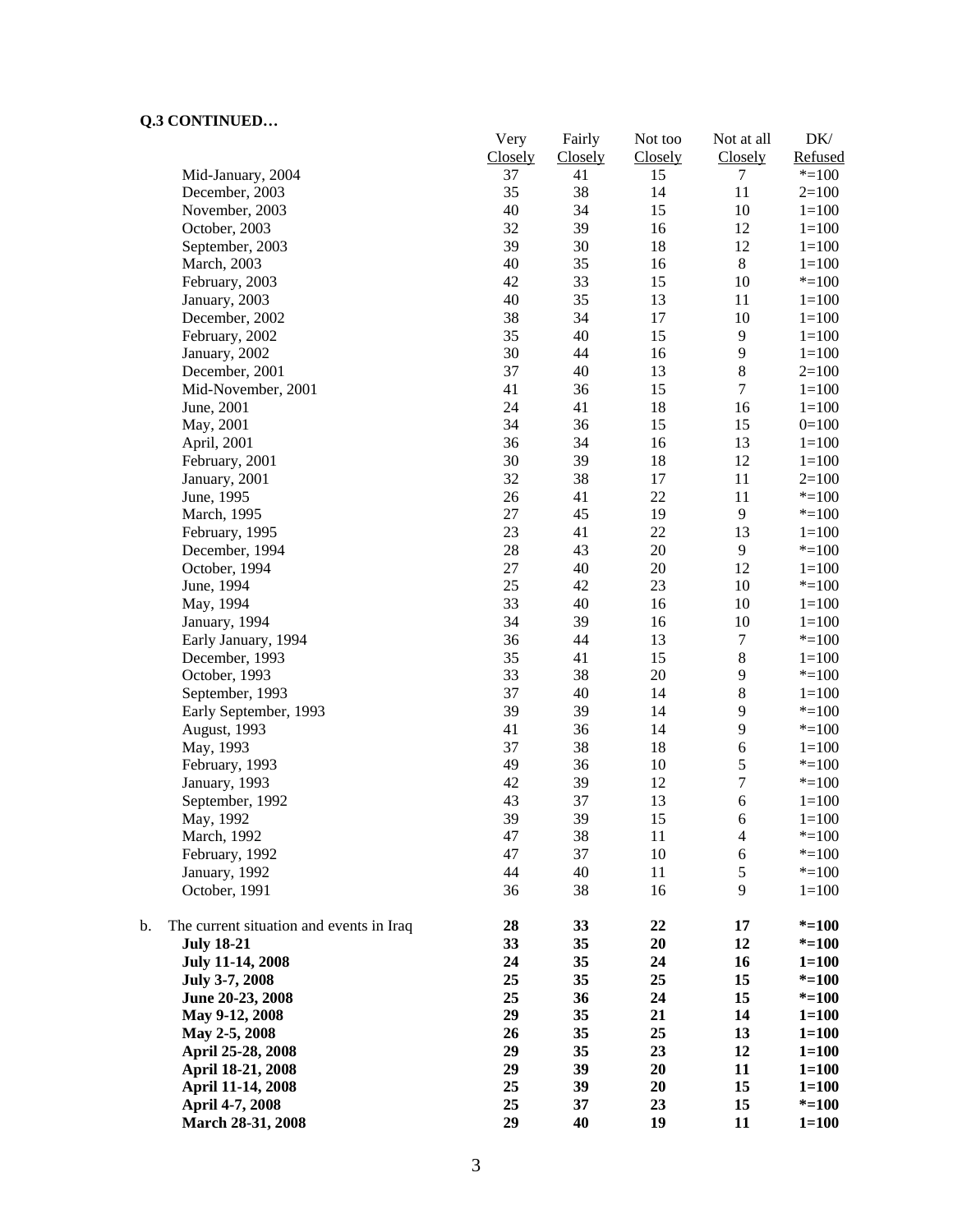|                                | Very           | Fairly         | Not too | Not at all | DK/       |
|--------------------------------|----------------|----------------|---------|------------|-----------|
|                                | <b>Closely</b> | <b>Closely</b> | Closely | Closely    | Refused   |
| March 20-24, 2008              | 30             | 38             | 19      | 13         | $* = 100$ |
| March 14-17, 2008              | 29             | 38             | 23      | 10         | $* = 100$ |
| <b>March 7-10, 2008</b>        | 28             | 39             | 18      | 15         | $* = 100$ |
| February 29-March 3, 2008      | 28             | 40             | 19      | 13         | $* = 100$ |
| <b>February 8-11, 2008</b>     | 24             | 35             | 25      | 16         | $* = 100$ |
| <b>February 1-4, 2008</b>      | 28             | 39             | 22      | 11         | $* = 100$ |
| <b>January 25-28, 2008</b>     | 23             | 35             | 26      | 16         | $* = 100$ |
| <b>January 18-21, 2008</b>     | 31             | 33             | 20      | 15         | $1 = 100$ |
| <b>January 11-14, 2008</b>     | 25             | 38             | 21      | 16         | $* = 100$ |
| <b>January 4-7, 2008</b>       | 27             | 38             | 20      | 15         | $* = 100$ |
| December 14-17, 2007           | 26             | 32             | 24      | 18         | $* = 100$ |
| December 7-10, 2007            | 28             | 37             | 21      | 14         | $* = 100$ |
| November 23-26, 2007           | 25             | 37             | 21      | 16         | $1 = 100$ |
| November 16-19, 2007           | 31             | 37             | 19      | 12         | $1 = 100$ |
| <b>November 9-12, 2007</b>     | 29             | 38             | 19      | 13         | $1 = 100$ |
| <b>November 2-5, 2007</b>      | 31             | 35             | 18      | 15         | $1 = 100$ |
| October 26-29, 2007            | 28             | 37             | 21      | 13         | $1 = 100$ |
| October 19-22, 2007            | 28             | 37             | 20      | 15         | $* = 100$ |
| October 12-15, 2007            | 26             | 36             | 18      | 19         | $1 = 100$ |
| October 5-8, 2007              | 29             | 33             | 22      | 16         | $* = 100$ |
| September 28 – October 1, 2007 | 30             | 41             | 18      | 11         | $* = 100$ |
| September 21-24, 2007          | 32             | 38             | 17      | 13         | $* = 100$ |
| September 14-17, 2007          | 31             | 36             | 18      | 15         | $0=100$   |
| September 7-10, 2007           | 32             | 34             | 20      | 14         | $* = 100$ |
| August 30 – September 2, 2007  | 31             | 34             | 18      | 16         | $1 = 100$ |
| <b>August 24-27, 2007</b>      | 34             | 36             | 18      | 12         | $* = 100$ |
| <b>August 17-20, 2007</b>      | 33             | 34             | 18      | 15         | $* = 100$ |
| <b>August 10-13, 2007</b>      | 36             | 37             | 14      | 13         | $* = 100$ |
| <b>August 3-6, 2007</b>        | 29             | 40             | 19      | 12         | $* = 100$ |
| July 27-30, 2007               | 28             | 36             | 19      | 16         | $1 = 100$ |
| July 20-23, 2007               | 28             | 34             | 21      | 16         | $1 = 100$ |
| July 13-16, 2007               | 25             | 41             | 17      | 16         | $1 = 100$ |
| July 6-9, 2007                 | 36             | 34             | 18      | 12         | $* = 100$ |
| June 29-July 2, 2007           | 32             | 35             | 19      | 13         | $1 = 100$ |
| June 22-25, 2007               | 30             | 36             | 18      | 15         | $1 = 100$ |
| June 15-18, 2007               | 30             | 37             | 20      | 13         | $* = 100$ |
| June 8-11, 2007                | 32             | 38             | 15      | 14         | $1 = 100$ |
| June 1-4, 2007                 | 30             | 36             | 20      | 13         | $1 = 100$ |
| May 24-27, 2007                | 33             | 36             | 18      | 12         | $1 = 100$ |
| May 18-21, 2007                | 36             | 34             | 15      | 14         | $1 = 100$ |
| May 11-14, 2007                | 30             | 34             | 18      | 17         | $1 = 100$ |
| May 4-7, 2007                  | 38             | 37             | 15      | 10         | $* = 100$ |
|                                | 27             | 35             | 21      |            |           |
| April 27-30, 2007              |                |                |         | 16         | $1 = 100$ |
| April 20-23, 2007              | 28             | 35             | 22      | 15         | $* = 100$ |
| April 12-16, 2007              | 34             | 33             | 20      | 13         | $* = 100$ |
| April 5-9, 2007                | 33             | 39             | 16      | 11         | $1 = 100$ |
| <b>March 30-April 2, 2007</b>  | 34             | 37             | 16      | 13         | $* = 100$ |
| March 23-March 26, $2007^2$    | 31             | 38             | 18      | 12         | $1 = 100$ |
| March 16-19, 2007              | 34             | 34             | 17      | 15         | $* = 100$ |
| March 9-12, 2007               | 34             | 37             | 16      | 13         | $* = 100$ |
| March 2-5, 2007                | 37             | 37             | 16      | 9          | $1 = 100$ |

 $\frac{1}{2}$ 

From May, 2003 to March 23-26, 2007, the story was listed as "News about the current situation in Iraq."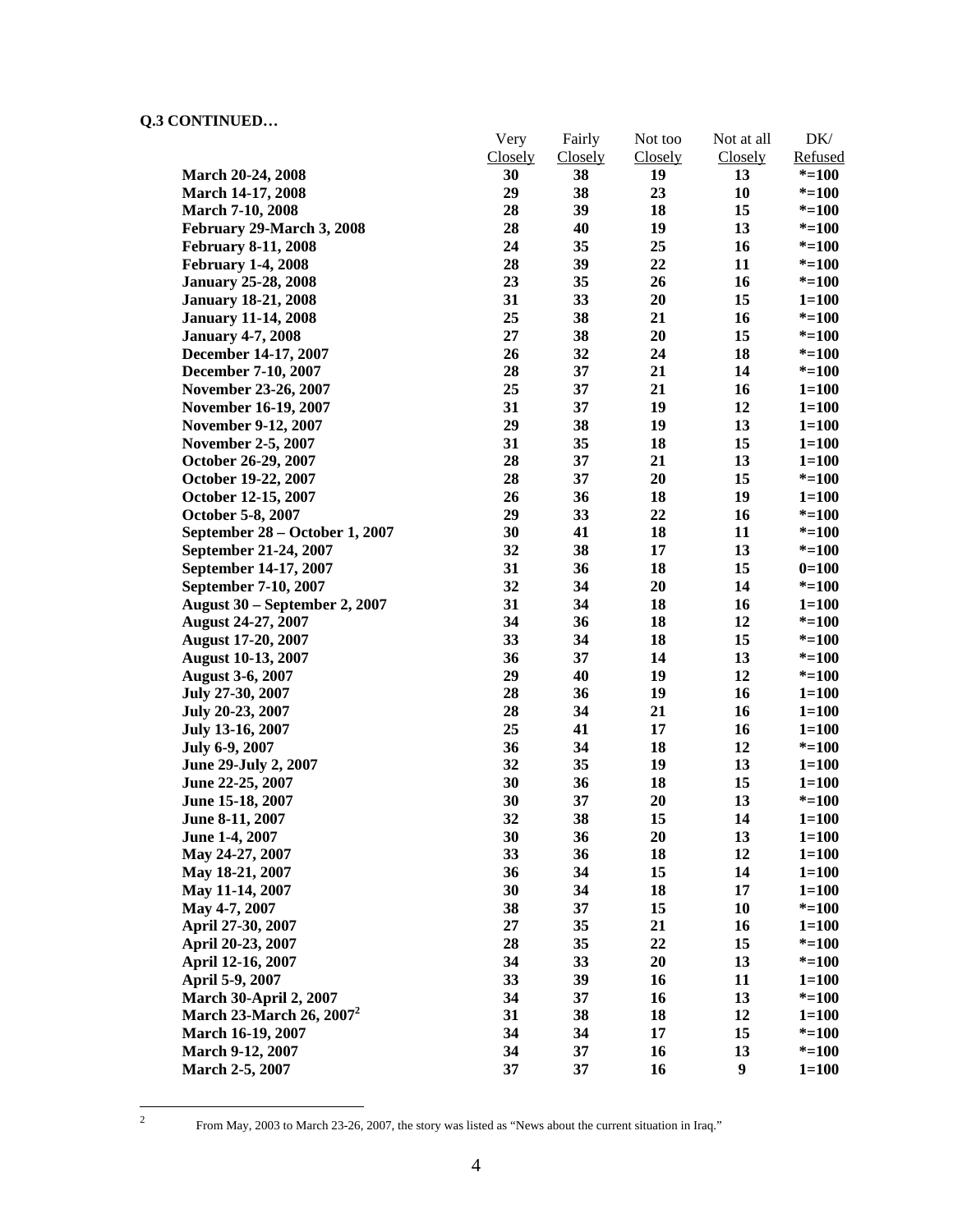|                                | Very     | Fairly         | Not too          | Not at all                    | DK/                    |
|--------------------------------|----------|----------------|------------------|-------------------------------|------------------------|
|                                | Closely  | <b>Closely</b> | Closely          | Closely                       | Refused                |
| February 23-26, 2007           | 36       | 36             | 15               | 13                            | $* = 100$              |
| <b>February 16-19, 2007</b>    | 30       | 36             | 19               | 14                            | $1 = 100$              |
| <b>February 9-12, 2007</b>     | 37       | 34             | 18               | 11                            | $* = 100$              |
| <b>February 2-5, 2007</b>      | 38       | 38             | 17               | $\overline{7}$                | $* = 100$              |
| <b>January 26-29, 2007</b>     | 36       | 38             | 15               | 11                            | $* = 100$              |
| <b>January 19-22, 2007</b>     | 37       | 34             | 18               | 10                            | $1 = 100$              |
| <b>January 12-15, 2007</b>     | 38       | 36             | 17               | 8                             | $1 = 100$              |
| January, 2007                  | 46       | 40             | $\,8\,$          | $\mathfrak s$                 | $1 = 100$              |
| <b>January 5-8, 2007</b>       | 40       | 32             | 16               | 12                            | $0=100$                |
| December, 2006                 | 42       | 39             | 12               | 7                             | $* = 100$              |
| November 30-December 3, 2006   | 40       | 36             | 13               | 11                            | $* = 100$              |
| Mid-November, 2006             | 44       | 38             | 12               | 6                             | $* = 100$              |
| September, 2006                | 33       | 43             | 14               | $8\,$                         | $2=100$                |
| August, 2006                   | 41       | 39             | 12               | $\boldsymbol{7}$              | $1 = 100$              |
| June, 2006                     | 37       | 43             | 13               | 6                             | $1 = 100$              |
| May, 2006                      | 42       | 35             | 15               | $\boldsymbol{7}$              | $1 = 100$              |
| April, 2006                    | 43       | 36             | 13               | $\boldsymbol{7}$              | $1 = 100$              |
| <b>March</b> , 2006            | 43       | 38<br>42       | 12               | 6                             | $1 = 100$              |
| February, 2006                 | 39       |                | 12               | 6<br>$\boldsymbol{7}$         | $1 = 100$              |
| January, 2006                  | 40       | 40             | 12               |                               | $1 = 100$              |
| December, 2005                 | 45       | 38             | 11               | 5                             | $1 = 100$              |
| Early November, 2005           | 41       | 40             | 13               | 6                             | $* = 100$              |
| Early October, 2005            | 43       | 36             | 15               | $\epsilon$                    | $* = 100$              |
| Early September, 2005          | 32       | 40             | 20               | $\boldsymbol{7}$              | $1 = 100$              |
| July, 2005                     | 43       | 37             | 13               | 6                             | $1 = 100$              |
| Mid-May, 2005                  | 42       | 42             | 11               | 5                             | $* = 100$              |
| Mid-March, 2005                | 40<br>38 | 39             | 14               | 5<br>$\overline{\mathcal{L}}$ | $2=100$                |
| February, 2005                 |          | 45             | 13               | $\overline{4}$                | $* = 100$              |
| January, 2005                  | 48       | 37<br>44       | 11               |                               | $* = 100$              |
| December, 2004                 | 34<br>42 | 38             | 15<br>11         | 6<br>$8\,$                    | $1 = 100$<br>$1 = 100$ |
| Mid-October, 2004              | 47       | 37             | 9                | 6                             | $1 = 100$              |
| Early September, 2004          | 39       | 42             | 12               | 6                             | $1 = 100$              |
| August, 2004                   | 43       | 40             | 11               | 6                             | $* = 100$              |
| July, 2004<br>June, 2004       | 39       | 42             | 12               | 6                             | $1 = 100$              |
| April, 2004                    | 54       | 33             | $\,$ 8 $\,$      | 5                             | $* = 100$              |
| Mid-March, 2004                | 47       | 36             | 12               | $\overline{4}$                | $1 = 100$              |
| Early February, 2004           | 47       | 38             | 10               | $\overline{\mathcal{A}}$      | $1 = 100$              |
| Mid-January, 2004              | 48       | 39             | 9                | $\overline{4}$                | $* = 100$              |
| December, 2003                 | 44       | 38             | 11               | 6                             | $1 = 100$              |
| November, 2003                 | 52       | 33             | $\overline{9}$   | 5                             | $1 = 100$              |
| September, 2003                | 50       | 33             | 10               | 6                             | $1 = 100$              |
| Mid-August, 2003               | 45       | 39             | 10               | $\mathfrak s$                 | $1 = 100$              |
| Early July, 2003               | 37       | 41             | 13               | $8\,$                         | $1 = 100$              |
| June, 2003                     | 46       | 35             | 13               | 6                             | $* = 100$              |
| May, 2003                      | 63       | 29             | 6                | $\boldsymbol{2}$              | $* = 100$              |
| April 11-16, 2003 <sup>3</sup> | 47       | 40             | 10               | $\sqrt{2}$                    | $1 = 100$              |
| April 2-7, 2003                | 54       | 34             | 9                | $\sqrt{2}$                    | $1 = 100$              |
| March 20-24, 2003              | 57       | 33             | $\boldsymbol{7}$ | $\sqrt{2}$                    | $1 = 100$              |
| March 13-16, 2003 <sup>4</sup> | 62       | 27             | $\sqrt{6}$       | $\overline{4}$                | $1 = 100$              |
|                                |          |                |                  |                               |                        |

 $\frac{1}{3}$ From March 20-24, 2003 to April 11-16, 2003, the story was listed as "News about the war in Iraq."  $\frac{4}{4}$ 

From Early October, 2002, to March 13-16, 2003, the story was listed as "Debate over the possibility that the U.S. will take military action in Iraq."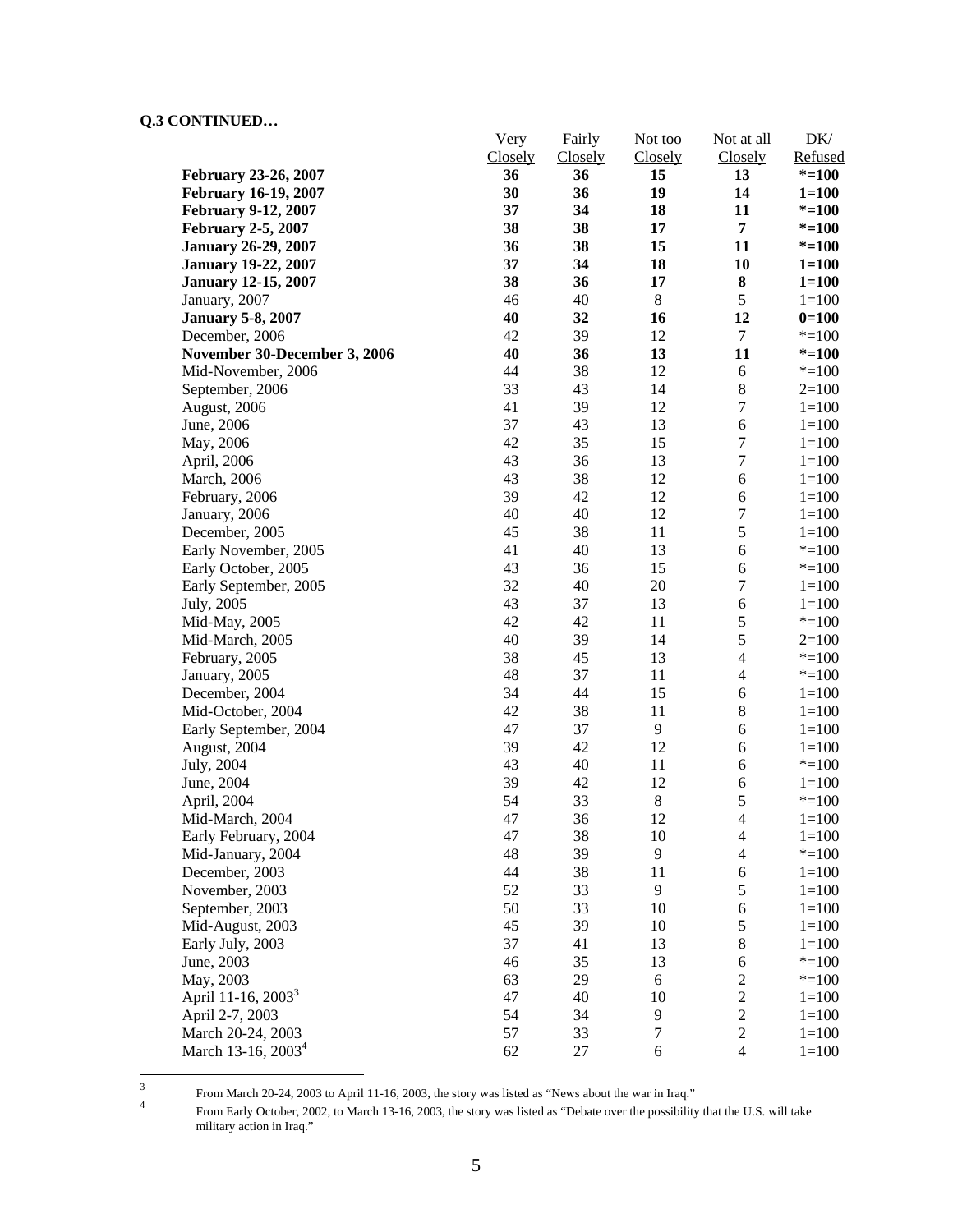|    |                                              | Very    | Fairly  | Not too | Not at all     | DK/       |
|----|----------------------------------------------|---------|---------|---------|----------------|-----------|
|    |                                              | Closely | Closely | Closely | Closely        | Refused   |
|    | February, 2003                               | 62      | 25      | 8       | 4              | $1 = 100$ |
|    | January, 2003                                | 55      | 29      | 10      | 4              | $2=100$   |
|    | December, 2002                               | 51      | 32      | 10      | $\sqrt{6}$     | $1 = 100$ |
|    | Late October, 2002                           | 53      | 33      | $\,8\,$ | 5              | $1 = 100$ |
|    | Early October, 2002                          | 60      | $28\,$  | 6       | 5              | $1 = 100$ |
|    | Early September, 2002 <sup>5</sup>           | 48      | 29      | 15      | 6              | $2=100$   |
|    |                                              |         |         |         |                |           |
| c. | The impact of Hurricane Dolly on the Texas   |         |         |         |                |           |
|    | coast                                        | 19      | 29      | 29      | 23             | $* = 100$ |
|    | <b>TREND FOR COMPARISON:</b>                 |         |         |         |                |           |
|    | November 2-5, 2007: Noel (Bahamas and        |         |         |         |                |           |
|    | $\mathbf{C}$ uba)                            | 11      | 22      | 31      | 35             | $1 = 100$ |
|    | September 7-10, 2007: Felix and Henriette    |         |         |         |                |           |
|    | (Mexico and Central America)                 | 14      | 29      | 29      | 27             | $1 = 100$ |
|    | August 24-27, 2007: Dean (Mexico and         |         |         |         |                |           |
|    | Caribbean)                                   | 18      | 39      | 24      | 18             | $1 = 100$ |
|    | November, 2005: Wilma (Mexico and            |         |         |         |                |           |
|    | Florida)                                     | 34      | 37      | 21      | $\,8\,$        | $* = 100$ |
|    | September, 2005: Katrina (New Orleans and    |         |         |         |                |           |
|    | <b>Gulf Coast</b> )                          | 70      | 21      | 7       | $\overline{2}$ | $* = 100$ |
|    | July, 2005: Recent hurricanes (Gulf coast)   | 38      | 37      | 17      | 8              | $* = 100$ |
|    | September, 2003: Isabel                      | 47      | 28      | 15      | 10             | $* = 100$ |
|    | Early October, 2002: Recent hurricanes       |         |         |         |                |           |
|    | (Gulf of Mexico and Louisiana)               | 38      | 34      | 18      | 10             | $* = 100$ |
| d. | News about China as the Beijing Olympic      |         |         |         |                |           |
|    | Games approach                               | 12      | 31      | 29      | 28             | $* = 100$ |
|    | April 4-7, 2008 <sup>6</sup>                 | 5       | 18      | 31      | 45             | $1 = 100$ |
|    | <b>TREND FOR COMPARISON:</b> 7               |         |         |         |                |           |
|    | August, 2004: Athens Preparations            | 10      | 22      | 29      | 38             | $1 = 100$ |
| e. | A major oil spill into the Mississippi River | 14      | 19      | 25      | 41             | $1 = 100$ |
| f. | News about candidates for the 2008           |         |         |         |                |           |
|    | presidential election                        | 30      | 34      | 21      | 15             | $* = 100$ |
|    | <b>July 18-21, 2008</b>                      | 30      | 35      | 21      | 14             | $* = 100$ |
|    | <b>July 11-14, 2008</b>                      | 28      | 34      | 22      | 15             | $1 = 100$ |
|    | July 3-7, 2008                               | 25      | 35      | 23      | 17             | $* = 100$ |
|    | June 27-30, 2008                             | 39      | 33      | 18      | 10             | $* = 100$ |
|    | June 20-23, 2008                             | 28      | 38      | 22      | 12             | $* = 100$ |
|    | June 13-16, 2008                             | 35      | 35      | 20      | 10             | $* = 100$ |
|    | June 6-9, 2008                               | 38      | 35      | 17      | 10             | $* = 100$ |
|    | May 30-June 2, 2008                          | 30      | 35      | 21      | 14             | $* = 100$ |
|    | May 22-25, 2008                              | 32      | 37      | 20      | 11             | $* = 100$ |
|    | May 16-19, 2008                              | 33      | 37      | 19      | 10             | $1 = 100$ |
|    | May 9-12, 2008                               | 35      | 36      | 18      | 11             | $* = 100$ |
|    | May 2-5, 2008                                | 27      | 35      | 23      | 14             | $1 = 100$ |
|    |                                              | 34      | 37      | 18      | 11             | $* = 100$ |
|    | April 25-28, 2008                            | 29      |         |         |                |           |
|    | April 18-21, 2008                            |         | 41      | 19      | 10             | $1 = 100$ |

 5 In Early September, 2002, the story was listed as "Debate over the possibility that the U.S. will invade Iraq."  $\frac{6}{12}$  April 4.7. 2008 the story was listed as "Naws about the upcoming summer Olympics in Beijing. China

April 4-7, 2008 the story was listed as "News about the upcoming summer Olympics in Beijing, China."

August, 2004 asked about "Preparations for the summer Olympics in Athens, Greece."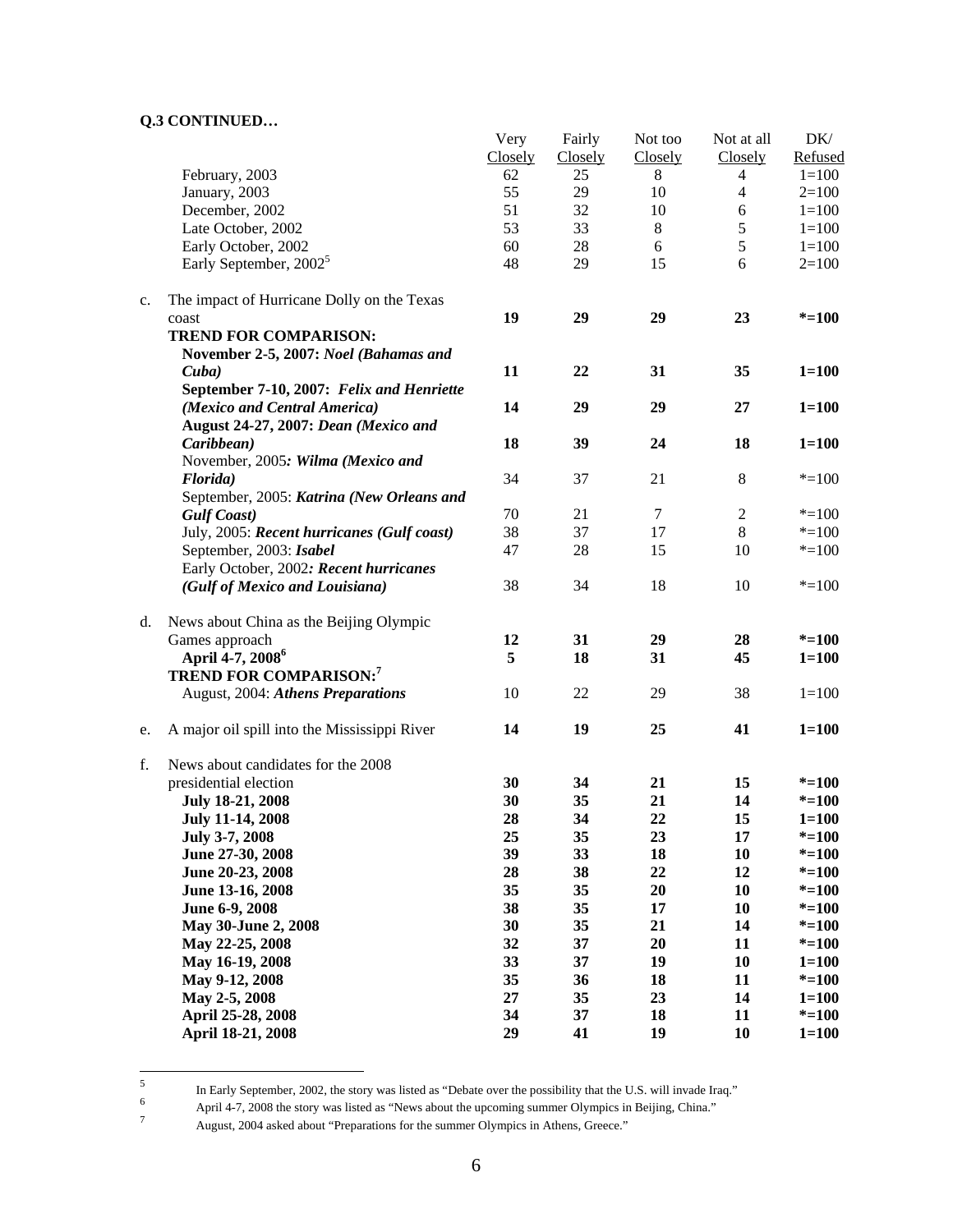|                                         | Very           | Fairly         | Not too | Not at all     | DK/       |
|-----------------------------------------|----------------|----------------|---------|----------------|-----------|
|                                         | <b>Closely</b> | <b>Closely</b> | Closely | <b>Closely</b> | Refused   |
| April 11-14, 2008                       | 31             | 37             | 22      | 10             | $* = 100$ |
| April 4-7, 2008                         | 33             | 36             | 17      | 14             | $* = 100$ |
| March 28-31, 2008                       | 31             | 41             | 18      | 10             | $* = 100$ |
| March 20-24, 2008                       | 34             | 37             | 18      | 11             | $* = 100$ |
| <b>March 14-17, 2008</b>                | 40             | 37             | 16      | 7              | $* = 100$ |
| <b>March 7-10, 2008</b>                 | 39             | 36             | 15      | 9              | $1 = 100$ |
| February 29-March 3, 2008               | 43             | 34             | 14      | 9              | $* = 100$ |
| <b>February 22-25, 2008</b>             | 42             | 37             | 13      | 8              | $* = 100$ |
| February 15-18, 2008                    | 44             | 36             | 10      | 10             | $* = 100$ |
| <b>February 8-11, 2008</b>              | 39             | 37             | 15      | 9              | $0=100$   |
| <b>February 1-4, 2008</b>               | 37             | 35             | 16      | 12             | $* = 100$ |
| <b>January 25-28, 2008</b>              | 36             | 37             | 14      | 12             | $1 = 100$ |
| <b>January 18-21, 2008</b>              | 36             | 34             | 18      | 12             | $* = 100$ |
| <b>January 11-14, 2008</b> <sup>8</sup> | 32             | 31             | 19      | 17             | $1 = 100$ |
| <b>January 4-7, 2008</b>                | 33             | 36             | 19      | 11             | $1 = 100$ |
| December 14-17, 2007                    | 25             | 34             | 22      | 19             | $* = 100$ |
| December 7-10, 2007                     | 24             | 35             | 22      | 19             | $* = 100$ |
| November 30 - December 3, 2007          | 23             | 35             | 23      | 19             | $* = 100$ |
| November 23-26, 2007                    | 20             | 33             | 26      | 20             | $1 = 100$ |
| November 16-19, 2007                    | 26             | 33             | 21      | 19             | $1 = 100$ |
| <b>November 9-12, 2007</b>              | 21             | 33             | 25      | 21             | $* = 100$ |
| <b>November 2-5, 2007</b>               | 27             | 30             | 21      | 21             | $1 = 100$ |
| October 26-29, 2007                     | 21             | 34             | 26      | 19             | $* = 100$ |
| October 19-22, 2007                     | 23             | 32             | 22      | 23             | $* = 100$ |
| October 12-15, 2007                     | 13             | 31             | 26      | 30             | $* = 100$ |
| October 5-8, 2007                       | 22             | 30             | 24      | 24             | $* = 100$ |
| September 28 - October 1, 2007          | 21             | 34             | 25      | 20             | $* = 100$ |
| September 21-24, 2007                   | 24             | 31             | 22      | 23             | $* = 100$ |
| September 14-17, 2007                   | 22             | 31             | 24      | 23             | $* = 100$ |
| September 7-10, 2007                    | 18             | 34             | 26      | 22             | $* = 100$ |
| August 30-September 2, 2007             | 19             | 35             | 21      | 25             | $* = 100$ |
| <b>August 24-27, 2007</b>               | 22             | 28             | 24      | 26             | $* = 100$ |
| <b>August 17-20, 2007</b>               | 19             | 27             | 24      | 30             | $* = 100$ |
| <b>August 10-13, 2007</b>               | 23             | 32             | 21      | 24             | $* = 100$ |
| <b>August 3-6, 2007</b>                 | 19             | 31             | 25      | 25             | $* = 100$ |
| July 27-30, 2007                        | 19             | 32             | 22      | 26             | $1 = 100$ |
| July 20-23, 2007                        | 16             | 26             | 30      | 27             | $1 = 100$ |
| July 13-16, 2007                        | 17             | 29             | 27      | 27             | $* = 100$ |
| July 6-9, 2007                          | 24             | 29             | 24      | 22             | $1 = 100$ |
| June 29-July 2, 2007                    | 20             | 32             | 25      | 23             | $* = 100$ |
| June 22-25, 2007                        | 18             | 31             | 21      | 30             | $* = 100$ |
| June 15-18, 2007                        | 17             | 32             | 26      | 25             | $* = 100$ |
| June 8-11, 2007                         | 19             | 30             | 24      | 26             | $1 = 100$ |
| June 1-4, 2007                          | 16             | 27             | 32      | 24             | $1 = 100$ |
| May 24-27, 2007                         | 22             | 33             | 23      | 22             | $* = 100$ |
| May 18-21, 2007                         | 18             | 31             | 24      | 27             | $* = 100$ |
| May 11-14, 2007                         | 18             | 30             | 23      | 28             | $1 = 100$ |
| May 4-7, 2007                           | 23             | 34             | 21      | 21             | $1 = 100$ |
| April 27-30, 2007                       | 14             | 30             | 29      | 26             | $1 = 100$ |
| April 20-23, 2007                       | 18             | 28             | 27      | 27             | $* = 100$ |
| April 12-16, 2007                       | 18             | 28             | 27      | 27             | $* = 100$ |

8

January 11-14, 2008 asked about: "News about the New Hampshire primaries and the presidential campaign."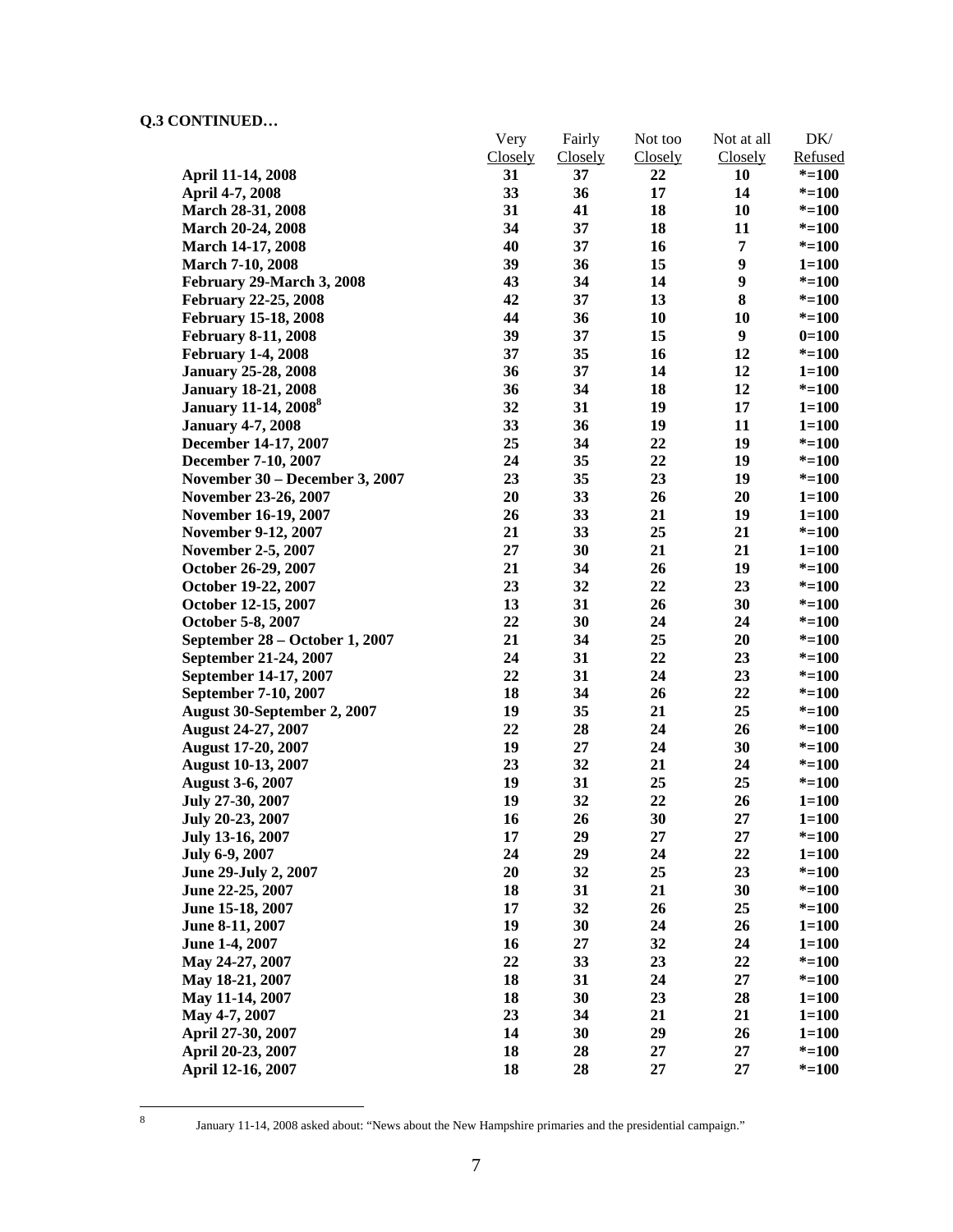|                                         | Very    | Fairly  | Not too | Not at all     | DK/       |
|-----------------------------------------|---------|---------|---------|----------------|-----------|
|                                         | Closely | Closely | Closely | Closely        | Refused   |
| April 5-9, 2007                         | 25      | 30      | 26      | 19             | $* = 100$ |
| <b>March 30-April 2, 2007</b>           | 20      | 29      | 27      | 23             | $1 = 100$ |
| March 23-26, 2007                       | 20      | 32      | 22      | 26             | $* = 100$ |
| March 16-19, 2007                       | 15      | 28      | 29      | 27             | $1 = 100$ |
| <b>March 9-12, 2007</b>                 | 24      | 30      | 23      | 23             | $* = 100$ |
| March 2-5, 2007                         | 19      | 31      | 26      | 23             | $1 = 100$ |
| February 23-26, 2007                    | 22      | 33      | 24      | 21             | $* = 100$ |
| <b>February 16-19, 2007</b>             | 18      | 32      | 22      | 27             | $1 = 100$ |
| <b>February 9-12, 2007</b>              | 24      | 30      | 24      | 21             | $1 = 100$ |
| <b>February 2-5, 2007</b>               | 24      | 36      | 22      | 18             | $* = 100$ |
| <b>January 26-29, 2007</b>              | 24      | 33      | 23      | 20             | $* = 100$ |
| <b>January 19-22, 2007</b> <sup>9</sup> | 24      | 27      | 22      | 26             | $1 = 100$ |
| <b>2004 Presidential Election</b>       |         |         |         |                |           |
| November, 2004 $(RVs)$                  | 52      | 36      | $8\,$   | $\overline{4}$ | $* = 100$ |
| Mid-October, 2004                       | 46      | 30      | 12      | 11             | $1 = 100$ |
| August, 2004                            | 32      | 38      | 16      | 14             | $* = 100$ |
| July, 2004                              | 29      | 37      | 18      | 15             | $1 = 100$ |
| April, 2004                             | 31      | 33      | 19      | 16             | $1 = 100$ |
| Mid-March, 2004                         | 35      | 34      | 18      | 13             | $* = 100$ |
| Late February, 2004                     | 24      | 40      | 23      | 12             | $1 = 100$ |
| Early February, 2004 <sup>10</sup>      | 29      | 37      | 20      | 13             | $1 = 100$ |
| Mid-January, 2004                       | 16      | 30      | 27      | 26             | $1 = 100$ |
| Early January, 2004                     | 14      | 32      | 30      | 23             | $1 = 100$ |
| December, 2003                          | 16      | 26      | 27      | 30             | $1 = 100$ |
| November, 2003                          | 11      | 26      | 34      | 28             | $1 = 100$ |
| October, 2003                           | 12      | $27\,$  | 28      | 32             | $1 = 100$ |
| September, 2003                         | 17      | 25      | 30      | $27\,$         | $1 = 100$ |
| Mid-August, 2003                        | 12      | $27\,$  | 27      | 33             | $1 = 100$ |
| May, 2003                               | $\,8\,$ | 19      | 31      | 41             | $1 = 100$ |
| January, 2003                           | 14      | 28      | 29      | 28             | $1 = 100$ |
| <b>2000 Presidential Election</b>       |         |         |         |                |           |
| Early November, 2000 (RVs)              | 39      | 44      | 12      | $\mathfrak s$  | $* = 100$ |
| Mid-October, 2000 $(RVs)$               | 40      | 37      | 15      | $8\,$          | $* = 100$ |
| Early October, 2000 (RVs)               | 42      | 36      | 15      | $\sqrt{6}$     | $1 = 100$ |
| September, 2000                         | 22      | 42      | 21      | 15             | $* = 100$ |
| July, 2000                              | 21      | 38      | 20      | 20             | $1 = 100$ |
| June, 2000                              | 23      | 32      | 23      | 21             | $1 = 100$ |
| May, 2000                               | 18      | 33      | 26      | 23             | $* = 100$ |
| April, 2000                             | 18      | 39      | $22\,$  | 20             | $1 = 100$ |
| March, 2000                             | 26      | 41      | 19      | 13             | $1 = 100$ |
| February, 2000                          | 26      | 36      | 21      | 17             | $* = 100$ |
| January, 2000                           | 19      | 34      | 28      | 18             | $1 = 100$ |
| December, 1999                          | 16      | 36      | 24      | 23             | $1 = 100$ |
| October, 1999                           | 17      | 32      | 28      | 22             | $1 = 100$ |

-<br>9

January 19-22, 2007 asked about: "Recent announcements by prominent Democrats about plans to run for president in

<sup>&</sup>lt;sup>10</sup> From May 2003 to Early February 2004 and in March 1992, the story was listed as "The race for the Democratic nomination." In January 2003, the story was listed as "Recent announcements by prominent Democrats about plans to run for president in 2004." In September 2000, Early September and July 1996, and May 1992, the question asked about "the presidential election campaign." In January, March and April 1996, the story was listed as "News about the Republican presidential candidates." In August 1992, the story was listed as "News about the presidential election." In July 1992, the story was listed as "News about the presidential campaign." In January 1992, the story was listed as "News about the Democratic candidates for the presidential nomination." In 1988, the story was introduced as being from "this past year" and was listed as "News about the presidential campaign in 1988."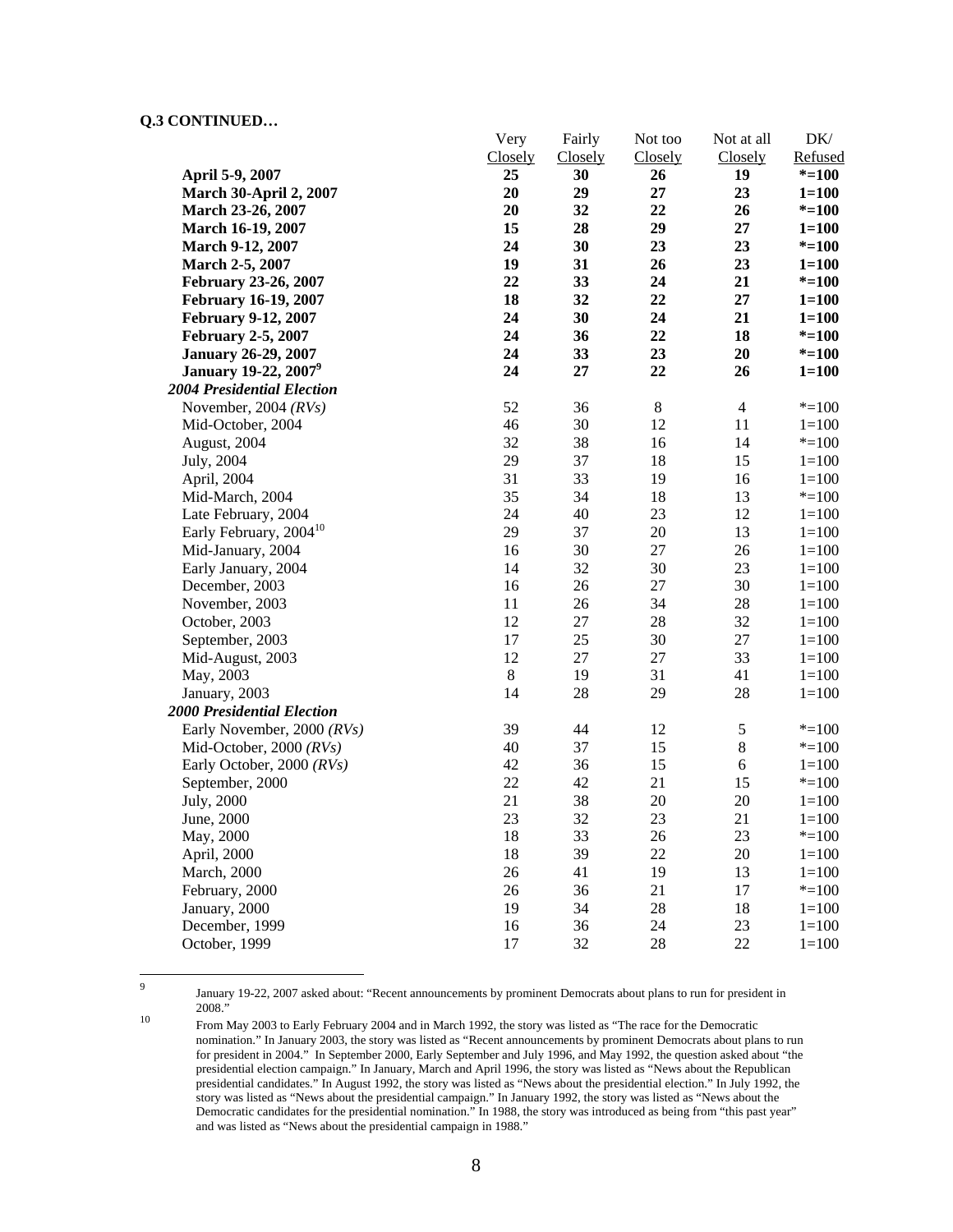|                                   | Very    | Fairly  | Not too          | Not at all       | DK/       |
|-----------------------------------|---------|---------|------------------|------------------|-----------|
|                                   | Closely | Closely | Closely          | Closely          | Refused   |
| September, 1999                   | 15      | 31      | 33               | 20               | $1 = 100$ |
| July, 1999                        | 15      | 38      | 24               | 22               | $1 = 100$ |
| June, 1999                        | 11      | 25      | 29               | 34               | $1 = 100$ |
| <b>1996 Presidential Election</b> |         |         |                  |                  |           |
| November, 1996 $(RVs)$            | 34      | 45      | 15               | 6                | $* = 100$ |
| October, 1996                     | 31      | 39      | 18               | 12               | $* = 100$ |
| Early September, 1996             | 24      | 36      | 23               | 17               | $* = 100$ |
| July, 1996                        | 22      | 40      | 23               | 14               | $1 = 100$ |
| March, 1996                       | 26      | 41      | 20               | 13               | $*=100$   |
| January, 1996                     | 10      | 34      | 31               | 24               | $1 = 100$ |
| September, 1995                   | 12      | 36      | 30               | 22               | $* = 100$ |
| August, 1995                      | 13      | 34      | 28               | 25               | $* = 100$ |
| June, 1995                        | 11      | 31      | 31               | 26               | $1 = 100$ |
| <b>1992 Presidential Election</b> |         |         |                  |                  |           |
| October, 1992 $(RVs)$             | 55      | 36      | $\boldsymbol{7}$ | $\boldsymbol{2}$ | $0=100$   |
| September, 1992 (RVs)             | 47      | 36      | 11               | 6                | $* = 100$ |
| August, 1992 (RVs)                | 36      | 51      | 11               | $\overline{2}$   | $0=100$   |
| July, 1992                        | 20      | 45      | 26               | 9                | $* = 100$ |
| May, 1992                         | 32      | 44      | 16               | $8\,$            | $* = 100$ |
| March, 1992                       | 35      | 40      | 16               | 9                | $* = 100$ |
| January, 1992                     | 11      | 25      | 36               | 27               | $1 = 100$ |
| December, 1991                    | 10      | 28      | 32               | 30               | $* = 100$ |
| October, 1991                     | 12      | 26      | 31               | 29               | $2=100$   |
| <b>1988 Presidential Election</b> |         |         |                  |                  |           |
| October, 1988 $(RVs)$             | 43      | 44      | 11               | $\sqrt{2}$       | $* = 100$ |
| August, 1988 (RVs)                | 39      | 45      | 13               | 3                | $*=100$   |
| May, 1988                         | 22      | 46      | 23               | 6                | $3=100$   |
| November, 1987                    | 15      | 28      | 35               | 21               | $1 = 100$ |
| September, 1987                   | 14      | 34      | 37               | 14               | $1 = 100$ |

Q.4 Which ONE of the stories I just mentioned have you followed most closely, or is there another story you've been following MORE closely? [**DO NOT READ LIST. ACCEPT ONLY ONE RESPONSE.]** 

- 29 Reports about the condition of the U.S. economy
- 24 News about the candidates for the 2008 presidential election
- 11 The current situation and events in Iraq
- 10 The impact of Hurricane Dolly on the Texas coast
- 6 News about China as the Beijing Olympic Games approach
- 2 A major oil spill into the Mississippi River<br>8 Some other story (SPECIFY)
- 8 Some other story **(SPECIFY)**
- 10 Don't know/Refused

100